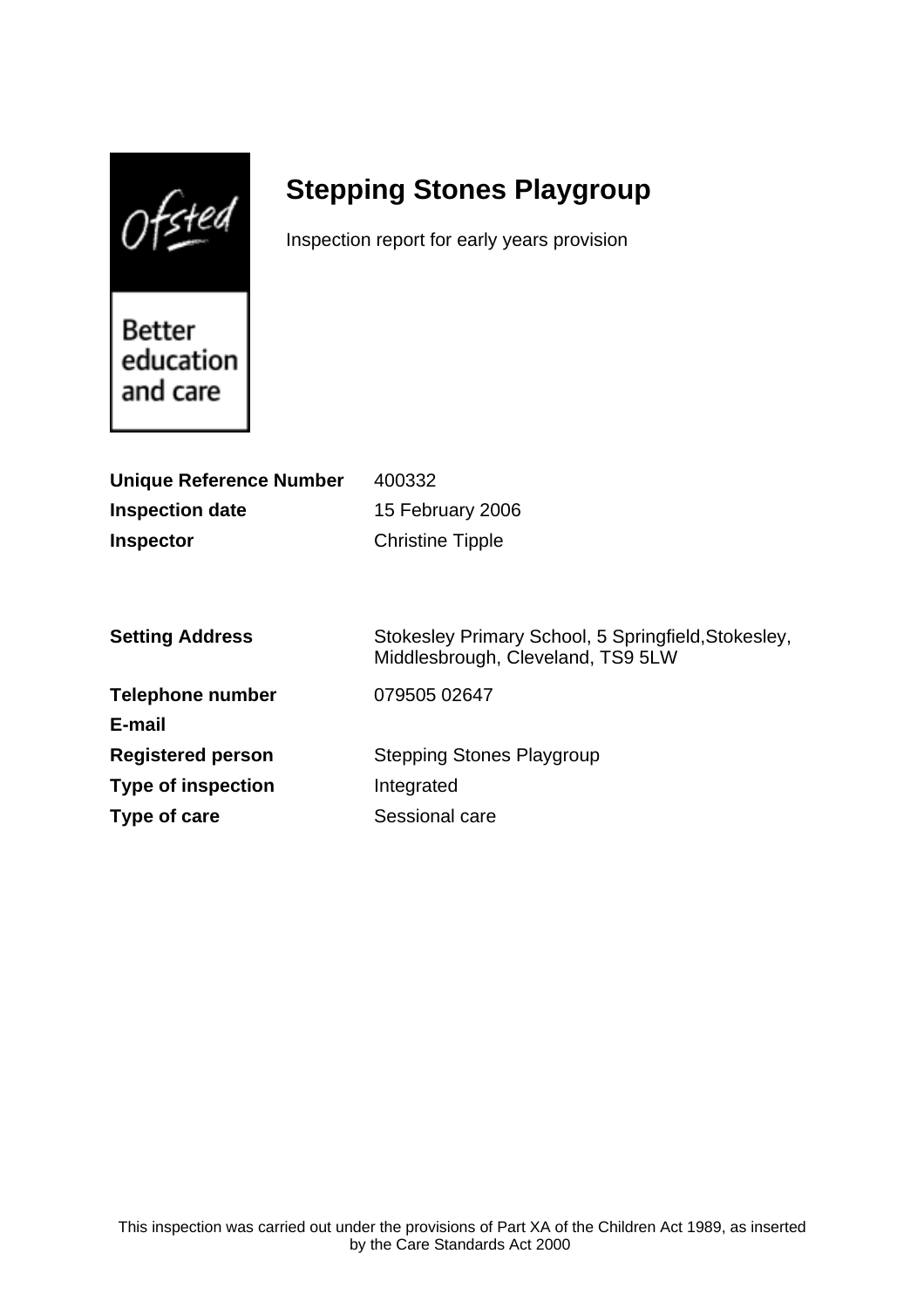## **ABOUT THIS INSPECTION**

The purpose of this inspection is to assure government, parents and the public of the quality of childcare and, if applicable, of nursery education. The inspection was carried out under Part XA Children Act 1989 as introduced by the Care Standards Act 2000 and, where nursery education is provided, under Schedule 26 of the School Standards and Framework Act 1998.

This report details the main strengths and any areas for improvement identified during the inspection. The judgements included in the report are made in relation to the outcomes for children set out in the Children Act 2004; the National Standards for under 8s day care and childminding; and, where nursery education is provided, the Curriculum guidance for the foundation stage.

The report includes information on any complaints about the childcare provision which Ofsted has received since the last inspection or registration or 1 April 2004 whichever is the later.

#### **The key inspection judgements and what they mean**

Outstanding: this aspect of the provision is of exceptionally high quality Good: this aspect of the provision is strong Satisfactory: this aspect of the provision is sound Inadequate: this aspect of the provision is not good enough

For more information about early years inspections, please see the booklet Are you ready for your inspection? which is available from Ofsted's website: www.ofsted.gov.uk.

## **THE QUALITY AND STANDARDS OF THE CARE AND NURSERY EDUCATION**

On the basis of the evidence collected on this inspection:

The quality and standards of the care are good. The registered person meets the National Standards for under 8s day care and childminding.

The quality and standards of the nursery education are good.

#### **WHAT SORT OF SETTING IS IT?**

Stepping Stones Playgroup opened in 1991. It operates from a stand alone classroom building in the grounds of Stokesley Primary School in Stokesley. The children have access to the main playroom and there are toilets and a kitchenette. There is an own enclosed outside play area. The playgroup is run by a management committee. The playgroup serves the local area.

The playgroup is registered to care for a maximum of 21 children aged from 2 years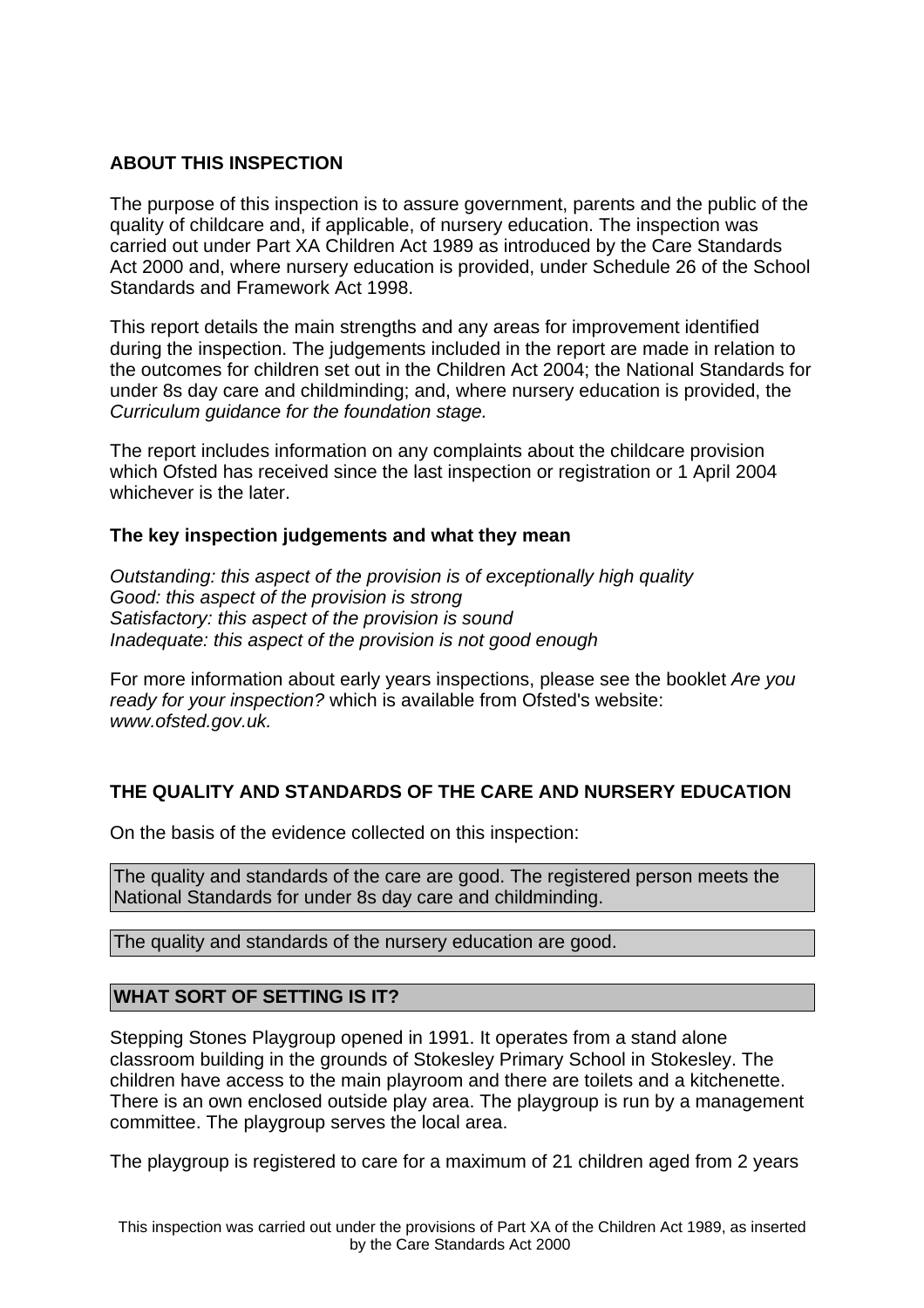to under 5 years old. There are currently 26 children on roll. Of these 5 are in receipt of nursery education funding. The group is open from 09.00 to 11.30 Monday to Friday during term time.

There are four staff members working with the children, two have relevant childcare qualifications, and one is attending training to achieve a childcare qualification. The setting receives support from the local authority and is a member of the Pre-School Network.

## **THE EFFECTIVENESS OF THE PROVISION**

#### **Helping children to be healthy**

The provision is good.

Children have good opportunities to use their physical skills both inside and outside. There is a varied selection of tools and equipment that promotes children's large and small motor skills well. Children have regular opportunities to play outside, where they use wheeled toys, climb, balance, and use bats and balls. In the warmer weather the children use the outdoors throughout the sessions as an extended classroom. Children use small tools, such as scissors, peg boards, shapers and various sized crayons and brushes. They use malleable materials and cut and shape during their creative activities.

The routines and facilities offer the children a positive approach to managing their personal care and hygiene effectively. They have activities that promote good health, through the foods they eat and doing exercise. The children access the facilities to be independent in washing their hands at various times during the session, for example, after messy play and before having their snack. The children understand the reason for ensuring their hands are clean to keep "the germs off".

Children have a group snack time where they have opportunities to try different foods. These offer the children healthy options, such as fruit, raisins, dips and bread sticks. There is a positive approach with the children to taste different foods and to link this with their topics of being healthy. Drinks are provided in addition to their snack as requested. Children's dietary needs are recorded and updated as required.

#### **Protecting children from harm or neglect and helping them stay safe**

The provision is satisfactory.

The children are supported with appropriate systems that promote safety and security overall. This is linked to the policy and procedures. However, the appropriate use of risk assessments are not fully implemented. The staff manage the security of the premises effectively and share this with the parents in ensuring that the outside gates are bolted. The range of the resources and equipment for the children offer appropriate provision for them to develop their play and learning. These are of good quality and children have sufficient access for most of the session.

Children have opportunities in their activities to learn about safety through topics. For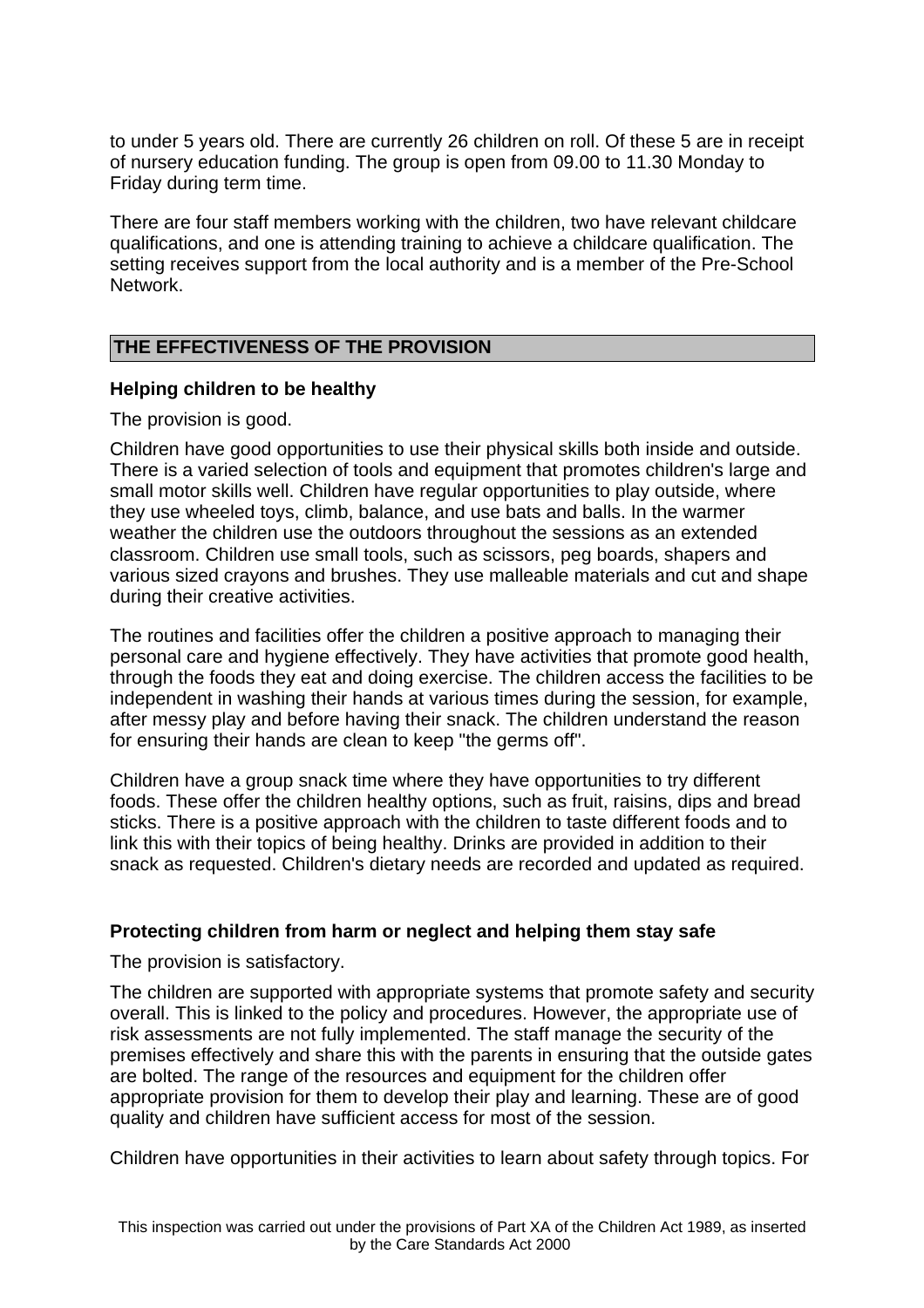example, when on outings they take the safest route, which have appropriate crossing areas and this is discussed with the children. Staff ensure children are aware of their safety when using the toys and equipment. Children know not to wave scissors about, to be careful when doing music and movement of where they put their feet, and to assist in tidy up time.

Children are protected by staff through the relevant information and procedures on child protection, which promote children's welfare and safety. However, staff have not updated their skills and knowledge on child protection issues.

## **Helping children achieve well and enjoy what they do**

#### The provision is good.

The children come into the playgroup with happy faces. They are settled and interested in their surroundings and in what is provided for them. Positive relationships are established with both the children and their families. The children are comforted with reassuring cuddles from a caring and supportive staff. The children under three years old have appropriate access to all the activities and resources provided and are gaining confidence in their use. The staff are developing their knowledge and skills in the Birth to three matters framework. The younger children have positive opportunities to begin to have a sense of their environment through exploring and access to a range of tactile materials.

#### Nursery Education

The teaching and learning is good. The staff's knowledge and use of the foundation stage and stepping stones offer the children realistic challenges. They plan a broad and varied selection of topics and activities, which enable the children to make good progress. Children are managed very effectively and staff support and understand their individual needs appropriately. Children overall have sufficient access to resources during the sessions to enable them to make choices and maintain their interest.

The children communicate well with each other and with the staff, which supports the children's confidence and growing independence. The children have used makaton as a form of communicating with each other to ensure all children are included. The children play well together and on their own, they enjoy group time when they have story time and music. Staff question the children effectively to support their thinking skills and enable them to express themselves, such as where they want to sit and what they like and dislike. There are opportunities for the children to use books and this is extended through story time and with the aid of props to engage the children more creatively. There are tools in place that promote and encourage the children to mark make with various mediums, they have good opportunities to recognise letters through the displays around them and through using their names to self register. Children use numbers in their play and are confident in counting to ten. They use measuring through their height chart and seed planting. Children are using simple mathematical language in weight and volume through their baking, role play and construction activities. Recognition of shapes and working in two and three dimensions are evident in the children's displays of mini beasts and the three little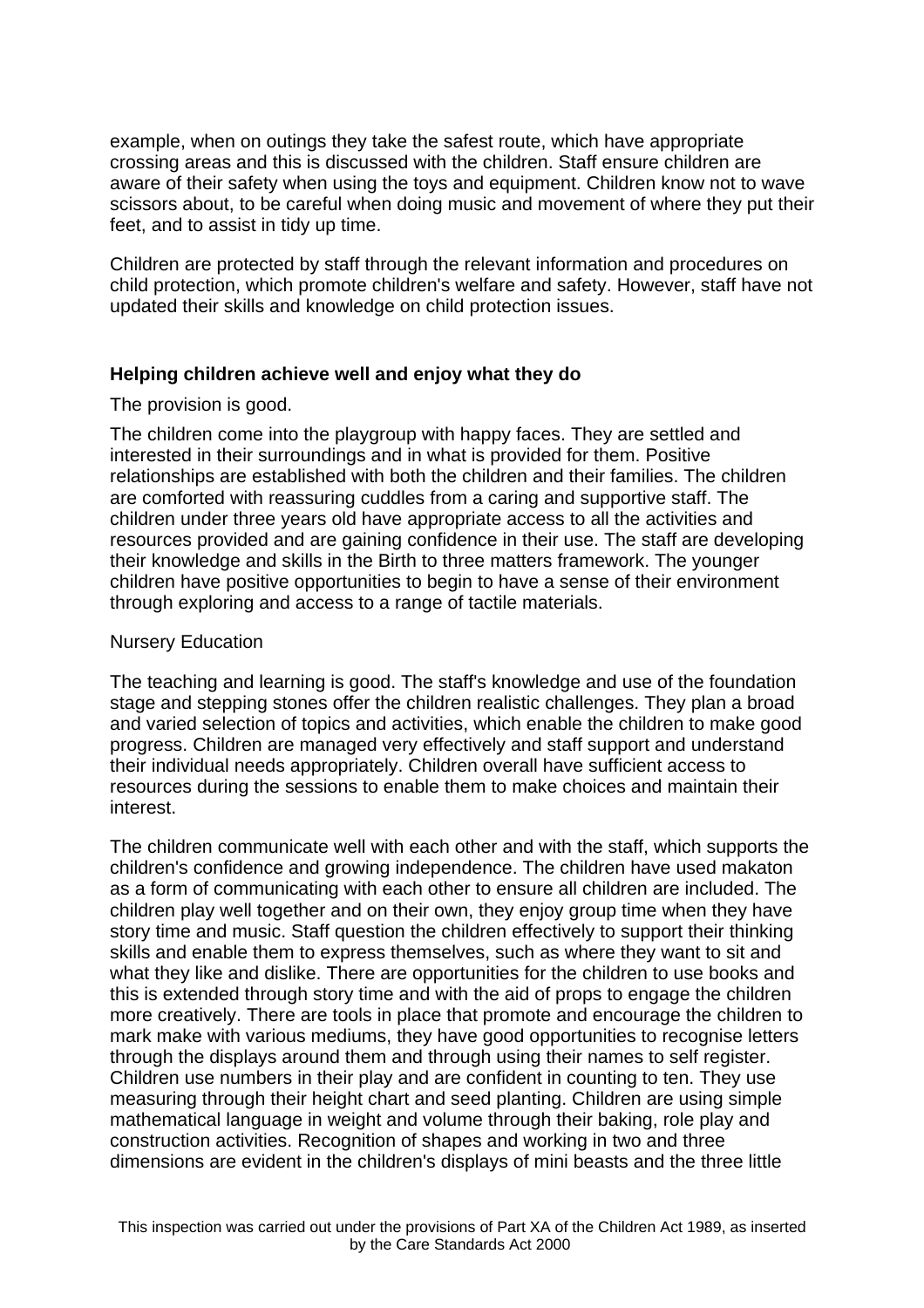pigs story. Children visit the local area and invite visitors to the setting, for example, the local dentist and the post person. They are actively involved with the development of their garden, which offers the children a good insight into the natural world and their environment in nurturing the garden, and to watch and investigate how things grow. There are ongoing opportunities both inside and out for the children to practise their physical skills effectively and to use a variety of tools and equipment to support this.

The assessment of the children's progress is recorded by staff who share the observations of the children. This provides evidence of the children's progress in all areas. However, the recording and collecting of evidence for children's assessments is not sufficient to ensure this links effectively to future planning for the children. Staff know the children well and the support and challenges are appropriate. Overall the children make good progress in their learning given the timescale for which the children attend the setting.

#### **Helping children make a positive contribution**

The provision is good.

The children have sufficient access in their every day activities to resources and images that promote the wider society. There are opportunities for the children to visit the local area and for visitors to come into the playgroup. There are topics about people who help us, this extends the children's experiences that men and women carry out the same jobs. Children's spiritual, moral, social and cultural development is fostered satisfactorily.

Children's behaviour is managed very well by the staff. There are age appropriate boundaries in place and staff support the children effectively. Staff work together to promote a caring environment where the children feel comfortable and happy and respond to the routines in place. There are cuddles and praise to encourage the children to take part and settle in. The children are developing their skills in sharing and taking turns and their awareness of their environment.

Partnership with parents is good. They are provided with information about the setting and they receive all the playgroup's policies and procedures. The relationships established with the staff are positive, there is daily contact with the parents, which offers both staff and parents the opportunity to discuss what their child has done and how they are progressing. There is a good link developed with home to involve parents through the management committee and as helpers on the rota; the newsletter ensures all parents are kept informed of what the playgroup and children will be doing. There is a notice board where the activity plans are displayed, this enables parents to share with their children what they have done in the session. Parents and children can be part of the garden club at the playgroup, where there is a sharing of skills, such as erecting the fence, gardening and planting. There is a parents' comment book, which offers very good feedback on how much their children have benefited from the care provided by the staff and the positive activities and experiences provided.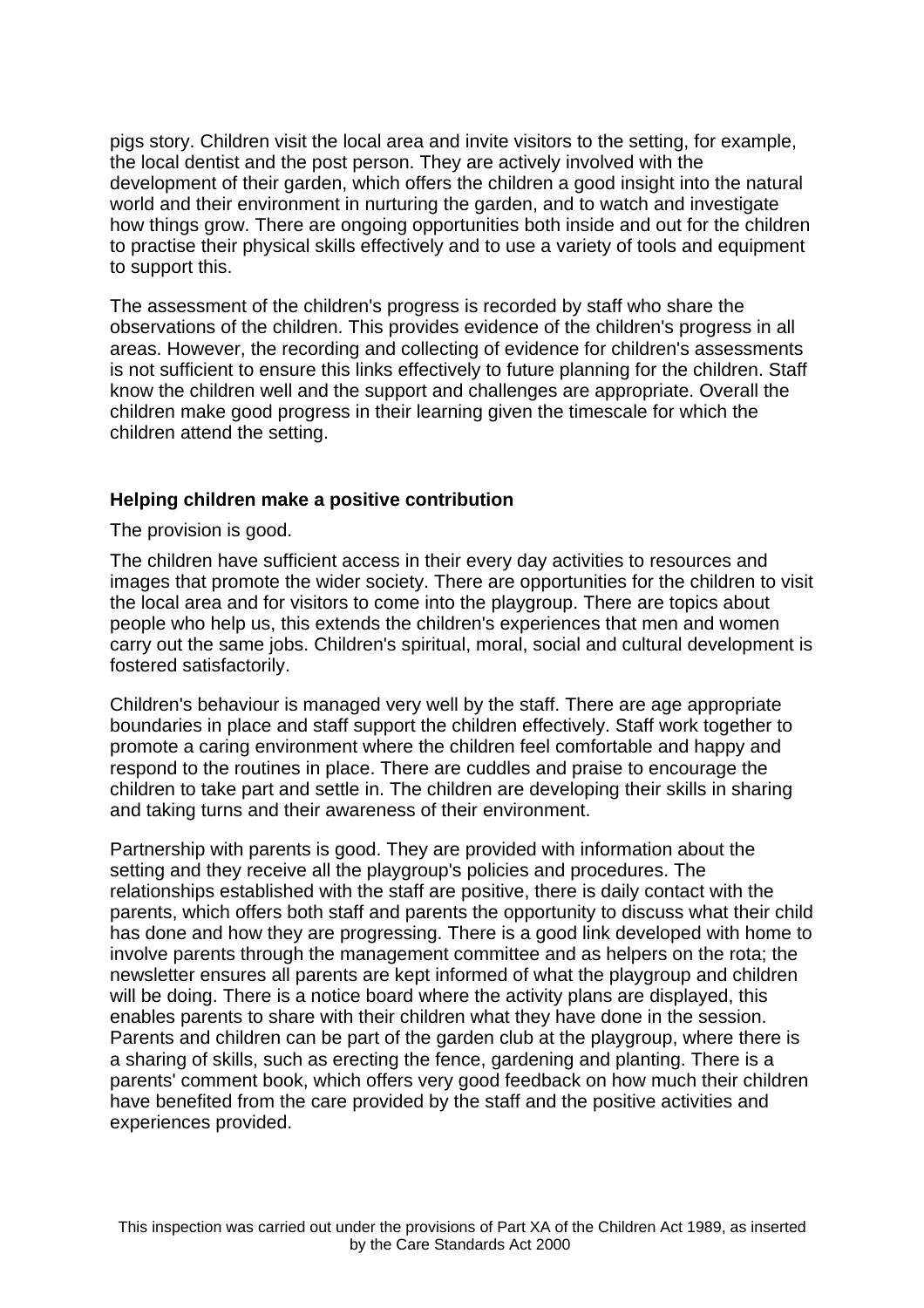# **Organisation**

The organisation is satisfactory.

Children's care and learning is managed effectively by the staff who work well as a team. They work in a positive way to ensure the children have fun and enjoy their time at playgroup, and the sessions run smoothly. The children's welfare and safety is supported appropriately by staff and the management committee. The organisation of space enables children sufficient access to the resources and facilities in place. Relevant documentation and consent details are recorded. However, the recruitment and selection procedures are not detailed sufficiently to ensure a robust approach.

Leadership and Management is satisfactory. The committee are offering sufficient support to the overall management of the playgroup. However, the organisation of the records and the linking of the playgroup practices with the policies and procedures are not always clear. Staff are supported to attend training and information is available, but staff have not attended additional training in the last year. The playgroup staff are members of the local cluster support group and have sought additional information through this approach. Staff are willing to attend training and are assessing the options open to them in the next year. Staff have an informal approach to the ongoing monitoring of the care and education and are motivated and interested in the children and how they can develop and extend the quality of the playgroup. This process is not sufficient in detail and requires the input of the management committee to ensure this is supported effectively. Overall the provider meets the needs of the children who attend.

## **Improvements since the last inspection**

The last care report recommended that the playgroup: extend some aspects of their safety in the use of a risk assessment; maintain a record of visitors to the playgroup; ensure relevant documentation is on site in relation to staff files; and update the complaints record to include information and contact details for Ofsted.

The management committee and staff have a system of risk assessment in place, which links with the school. However, this is still not detailed sufficiently for the every day practice carried out in the playgroup. The visitors book is in place and used appropriately. There are details of each staff member available, but these need to be reviewed along with other aspects of the organisation of playgroup records. The contact details for Ofsted are displayed for parents.

The last funded education report recommended that the staff: gave more emphasis on children's writing and early reading skills and the children's recognition of letters; develop children's number and counting skills and early calculation; ensure the planning in the short term and children's assessments link with the stepping stones and early learning goals; and finally, to develop the partnership with parents in providing information about what the playgroup offers and how this supports their children's learning and progress.

There are detailed plans and assessments for individual children that cover all areas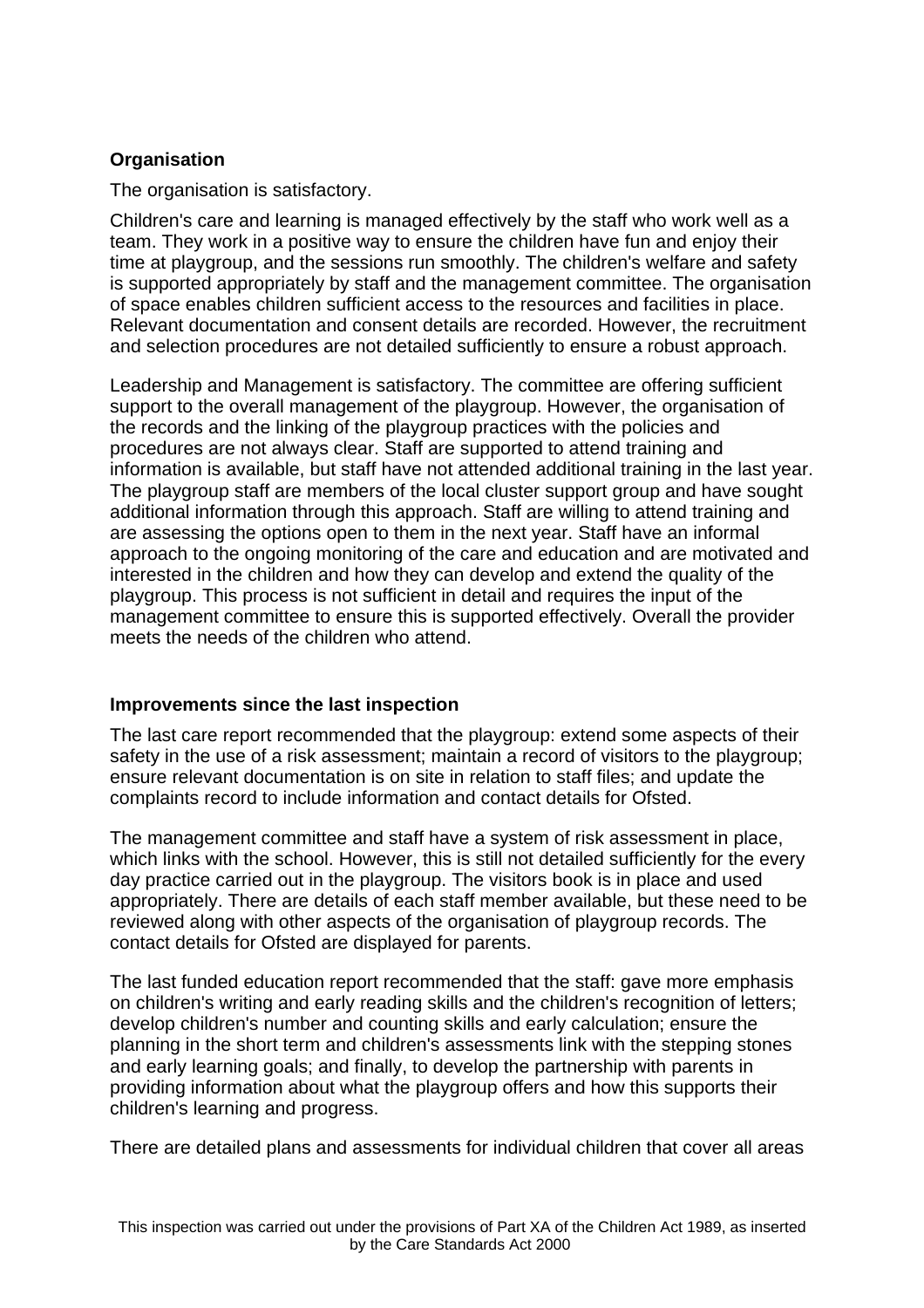of the early learning goals and stepping stones. However, the assessment process does not show sufficient ongoing evidence on the children's progress. The planning includes activities that promote the early recognition of letters and access to reading materials through books and story telling. There are displays around the playgroup of letters and labelling to assist children in their early recognition and to support their mark making skills. The use of numbers and counting activities and games enable the children to be confident to use them in their everyday play. They use calculation through charts and other activities planned to support their mathematical development. Information for parents and ongoing daily contact by staff provide a positive partnership with parents in informing them of the activities and learning opportunities their children receive.

#### **Complaints since the last inspection**

Since the last inspection a concern was made in relation to National Standard 1, Suitable Person. Social Services informed Ofsted that no action would be taken as the complaint was due to a misunderstanding. Ofsted investigations into the complaint confirmed that the provider remained qualified for registration.

The provider is required to keep a record of complaints made by parents, which they can see on request. The complaints record may contain complaints other than those made to Ofsted.

# **THE QUALITY AND STANDARDS OF THE CARE AND NURSERY EDUCATION**

On the basis of the evidence collected on this inspection:

The quality and standards of the care are good. The registered person meets the National Standards for under 8s day care and childminding.

The quality and standards of the nursery education are good.

#### **WHAT MUST BE DONE TO SECURE FUTURE IMPROVEMENT?**

#### **The quality and standards of the care**

To improve the quality and standards of care further the registered person should take account of the following recommendation(s):

- develop staff's knowledge and skills in relation to child protection issues
- provide a more detailed risk assessment that covers all areas of the setting more effectively
- implement a more detailed system for the recruitment of staff, and review and evaluate all aspects of both the management and organisation of the setting
- provide a more organised approach to the keeping of records and to ensure